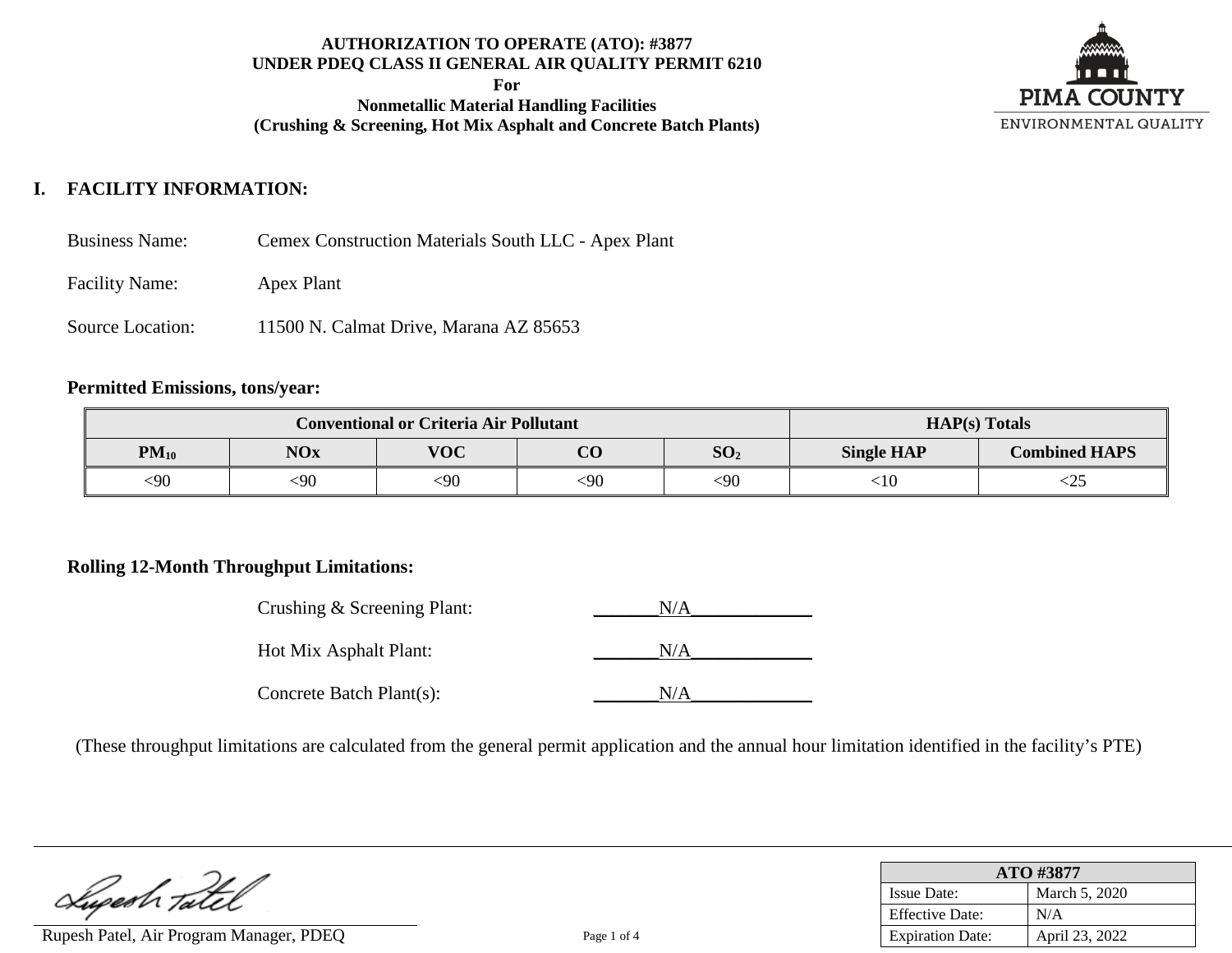**For**

## **Nonmetallic Material Handling Facilities (Crushing & Screening, Hot Mix Asphalt and Concrete Batch Plants)**



# **II. AUTHORIZED EQUIPMENT:**

Equipment, operations, and activities for which emissions are allowed by the general permit are as follows:

## **Table 1: Section 3 of the Permit – NSPS for Nonmetallic Mineral Processing Plants Affected Facilities:**

| Equipment<br><b>Number</b>                                                                                                                                                                                                             | <b>Source</b><br>Equipment $ID1$ | <b>Type of</b><br>Equipment | <b>Manufacturer</b> | <b>Model</b>      | <b>Serial</b><br><b>Number</b> | <b>Maximum</b><br><b>Rated</b><br>Capacity | <b>Manufacturer</b><br>Date | $\geq 4/22/2008$ | <b>Opacity</b><br>Limit<br>$\frac{0}{0}$ |
|----------------------------------------------------------------------------------------------------------------------------------------------------------------------------------------------------------------------------------------|----------------------------------|-----------------------------|---------------------|-------------------|--------------------------------|--------------------------------------------|-----------------------------|------------------|------------------------------------------|
| $C & S$ Plant                                                                                                                                                                                                                          |                                  |                             |                     |                   |                                |                                            |                             |                  |                                          |
| 01                                                                                                                                                                                                                                     | 10020962                         | Jaw Crusher                 | Cedar Rapids        | N/A               | 46362-10020962                 | $700$ tph                                  | Unknown                     | N <sub>o</sub>   | 15%                                      |
| 02                                                                                                                                                                                                                                     | 154999-32581                     | 3 Deck Screen               | <b>JCI</b>          | 516326            | 99-H090-26                     | $645$ tph                                  | 1999                        | N <sub>o</sub>   | 10%                                      |
| 03                                                                                                                                                                                                                                     | 155012B-32849                    | 3 Deck Screen               | Cedar Rapids        | N/A               | 50360                          | 475                                        | 2000                        | N <sub>o</sub>   | 10%                                      |
|                                                                                                                                                                                                                                        | <b>VSI Crushing Plant</b>        |                             |                     |                   |                                |                                            |                             |                  |                                          |
| 04                                                                                                                                                                                                                                     | 30-64828                         | Cone Crusher                | Allis-Sandvik       | H <sub>6000</sub> | 8942                           | $300$ tph                                  | 1999                        | N <sub>0</sub>   | 15%                                      |
| 05                                                                                                                                                                                                                                     | 30-1538                          | Screen                      | Reesco JCI          | 6'x20'            | <b>JCI620398R</b>              | $500$ tph                                  | 1999                        | N <sub>o</sub>   | 10%                                      |
| Wash Plant – Applicable to affected facilities prior to point of material saturation. Pursuant to 40 CFR 60.670(a)(2), the NSPS provisions do not apply to<br>Facilities in wet processing operations that process saturated material. |                                  |                             |                     |                   |                                |                                            |                             |                  |                                          |

<sup>1</sup> Equipment identified in the permit application as needing an ATO. Other associated pieces of equipment listed on the equipment list of the application do not require an ATO but are subject to the provisions of this general permit.

#### **Table 2: Section 4 of the Permit – Standards of Performance for Non-NSPS Gravel or Crushed Stone Processing Plants:**

| Equipment<br><b>Number</b> | <b>Source</b><br>Equipment $ID1$ | <b>Type of</b><br>Equipment | <b>Manufacturer</b> | <b>Model</b> | <b>Serial</b><br><b>Number</b> | <b>Maximum</b><br><b>Rated</b><br>Capacity | <b>Manufacturer</b><br>Date | <b>Opacity Limit</b><br>$\frac{0}{0}$ |
|----------------------------|----------------------------------|-----------------------------|---------------------|--------------|--------------------------------|--------------------------------------------|-----------------------------|---------------------------------------|
| $C & S$ Plant              |                                  |                             |                     |              |                                |                                            |                             |                                       |
| 06                         | 155012A-32845                    | Cone Crusher                | El Jay              | 54" Roller   | 26E0283                        | $645$ tph                                  | Pre-1983                    | 20%                                   |
| 07                         | 246-155048                       | Lime Silo                   | Garland             | N/A          | Unknown                        | $300$ tph                                  | Pre-1983                    | 20%                                   |

<sup>1</sup> Specific equipment identified in the permit application as needing an ATO. All equipment listed in the permit application is subject to the provisions of this general permit.

Lupesh Tatel

Rupesh Patel, Air Program Manager, PDEQ Page 2 of 4

| ATO #3877               |                |  |  |  |
|-------------------------|----------------|--|--|--|
| <b>Issue Date:</b>      | March 5, 2020  |  |  |  |
| <b>Effective Date:</b>  | N/A            |  |  |  |
| <b>Expiration Date:</b> | April 23, 2022 |  |  |  |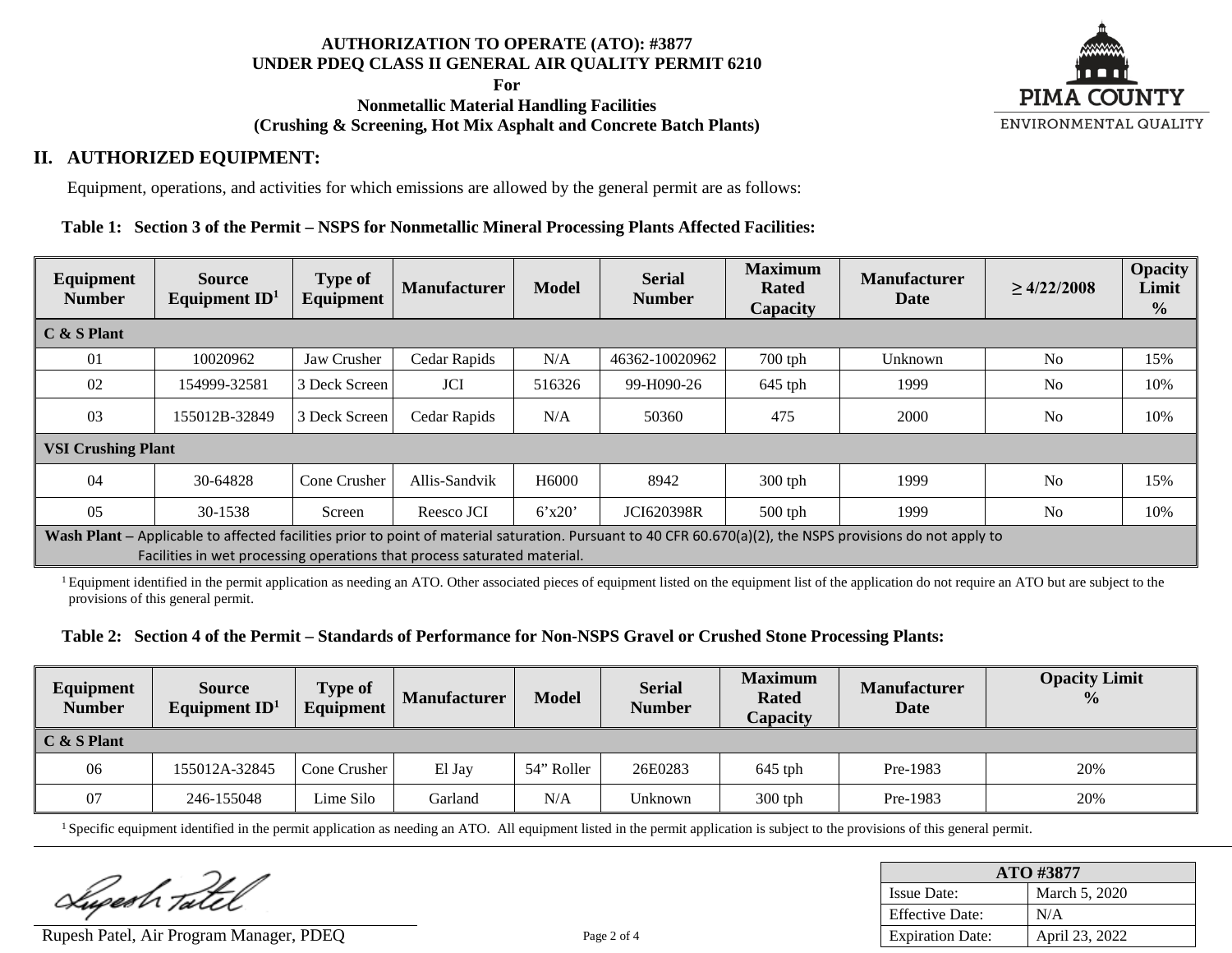**For**

## **Nonmetallic Material Handling Facilities (Crushing & Screening, Hot Mix Asphalt and Concrete Batch Plants)**



**Table 3: Section 6 of the Permit – Standards of Performance for Concrete Batch Plants:**

| Equipment<br><b>Number</b> | <b>Source</b><br>Equipment<br>ID <sup>1</sup> | <b>Type of</b><br>Equipment             | <b>Manufacturer</b>                 | <b>Model</b> | <b>Serial</b><br><b>Number</b> | <b>Maximum</b><br><b>Rated</b><br><b>Capacity</b> | <b>Manufacturer</b><br><b>Date</b> | <b>Allowable</b><br><b>Fuel</b> | <b>Opacity</b><br>Limit<br>$\frac{0}{0}$ |
|----------------------------|-----------------------------------------------|-----------------------------------------|-------------------------------------|--------------|--------------------------------|---------------------------------------------------|------------------------------------|---------------------------------|------------------------------------------|
|                            | <b>Ready Mix Concrete Batch Plant #1</b>      |                                         |                                     |              |                                |                                                   |                                    |                                 |                                          |
| 08                         | 37332-39                                      | Concrete Batch Plant<br>(CBP Inclusive) | Jobe/Spaulding/<br>McNeilus/Rexroth | Unknown      | Unknown                        | 81 tons/hr<br>42 yards/hr                         | Unknown                            | N/A                             | 20%                                      |
| 09                         | 155065                                        | Fly Ash Silo                            | Unknown                             | Unknown      | Unknown                        | 60 tons                                           | Unknown                            | N/A                             | 20%                                      |
| 10                         | 155066                                        | Cement Silo                             | Unknown                             | Unknown      | Unknown                        | 82 tons                                           | Unknown                            | N/A                             | 20%                                      |
| 11                         | 120102353                                     | Water Heater                            | Power Flame                         | CF2-G-15     | 120102353                      | 98,000 Btu                                        | Unknown                            | <b>LPG</b>                      | 20%                                      |
|                            | <b>Ready Mix Concrete Batch Plant #2</b>      |                                         |                                     |              |                                |                                                   |                                    |                                 |                                          |
| 12                         | 34-35722                                      | Concrete Batch Plant<br>(CBP Inclusive) | CON-E-CO                            | 12 YD LO PRO | D0673                          | $240$ yds/hr                                      | 2008                               | N/A                             | 20%                                      |
| 13                         | 34-35722                                      | Fly Ash Silo                            | CON-E-CO                            | Unknown      | D0673                          | 215 barrels/<br>40 tons                           | 2008                               | N/A                             | 20%                                      |
| 14                         | 34-35722                                      | Cement Silo                             | CON-E-CO                            | Unknown      | D <sub>0673</sub>              | 565 barrels/<br>106 tons                          | 2008                               | N/A                             | 20%                                      |

<sup>1</sup> Equipment identified in the permit application as needing an ATO. Other associated pieces of equipment listed on the equipment list of the application do not require an ATO but are subject to the provisions of this general permit.

Lugesh Tatel

Rupesh Patel, Air Program Manager, PDEQ Page 3 of 4

| ATO #3877               |                |  |  |  |
|-------------------------|----------------|--|--|--|
| <b>Issue Date:</b>      | March 5, 2020  |  |  |  |
| <b>Effective Date:</b>  | N/A            |  |  |  |
| <b>Expiration Date:</b> | April 23, 2022 |  |  |  |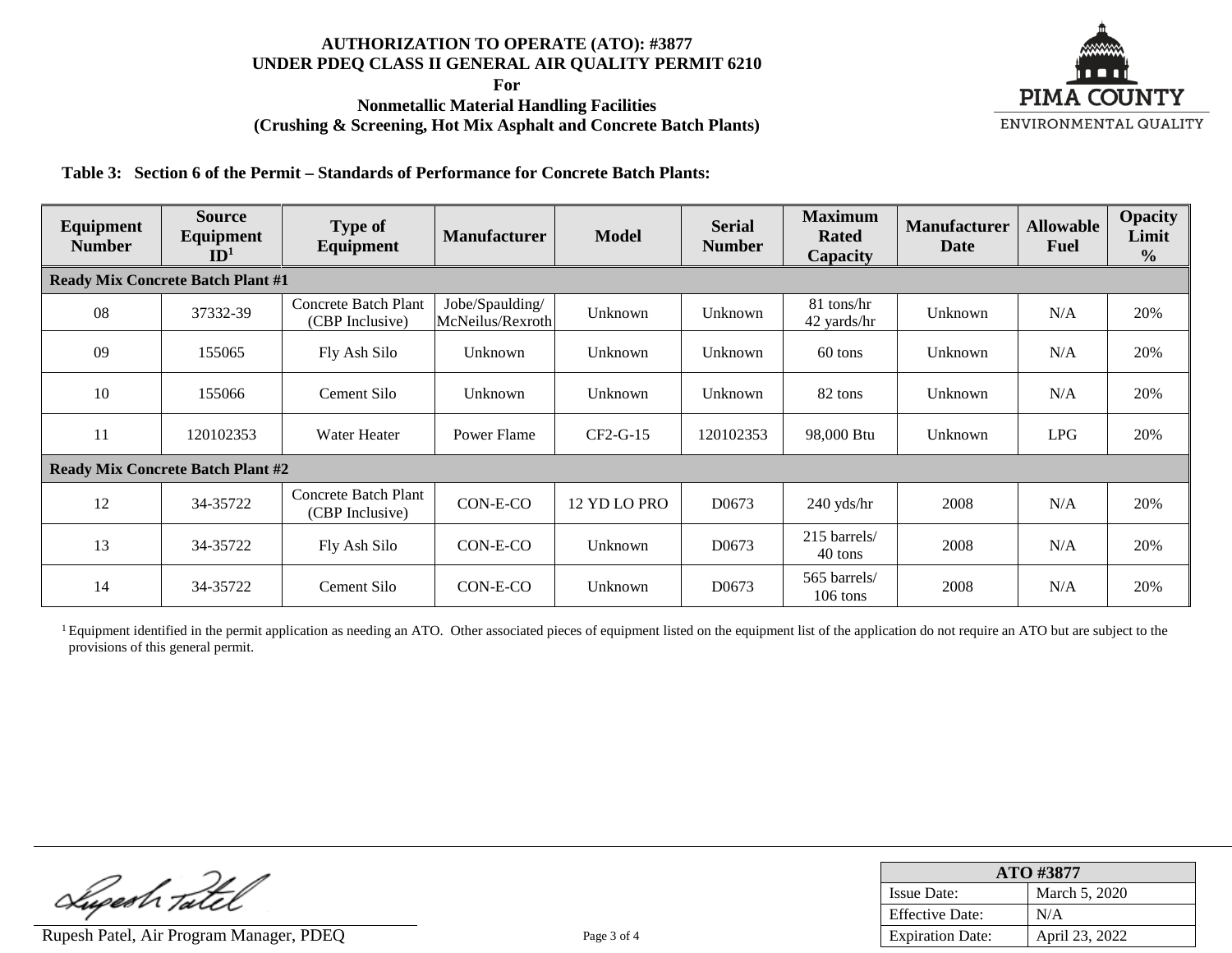**For**

## **Nonmetallic Material Handling Facilities (Crushing & Screening, Hot Mix Asphalt and Concrete Batch Plants)**



**Section 7 of the Permit – Standards of Performance for Internal Combustion Engines:**

#### **Attachment F – NESHAP for CI & SI RICE (***Non-Emergency Designated Engines***):**

| Equip. No. | Description/<br>Location               | MFR/<br><b>Model</b> | <b>Serial Number/</b><br><b>Unique ID</b> | <b>Maximum</b><br><b>Rated</b><br>Capacity <sup>2</sup> | Date of<br><b>MFR</b> | <b>Date</b><br><b>Installed</b> | <b>Run Hour Limitation</b> | <b>Allowable Fuels</b> |
|------------|----------------------------------------|----------------------|-------------------------------------------|---------------------------------------------------------|-----------------------|---------------------------------|----------------------------|------------------------|
|            | Generator/<br><b>VSI Plant</b>         | Caterpillar          | 6PN00679                                  | $1341$ hp                                               | 2000                  | 2014                            | 4380 hours                 | Diesel                 |
| 16         | Generator/<br>Ready Mix Batch Plant #2 | Caterpillar          | 4ZR05388                                  | 487 hp                                                  | 1999                  | 2019                            | 4380 hours                 | Diesel                 |

<sup>1.</sup> Permittee's must install non-resettable hour meters when choosing to monitor run hours, otherwise the Permittee shall monitor and keep records of the metered fuel purchased and fired in the unit.<br><sup>2.</sup> Permittee's may

2. Permittee's may be required to meet requirements in Supplements attached to this ATO for designated engine categories.

#### **Supplemental Attachments to this ATO:**

Equip. No. 15  $\rightarrow$  Attachment F – Supplemental Requirements for NESHAP Non-Emergency CI Engines, HP > 500 Equip. No. 16  $\rightarrow$  Attachment F – Supplemental Requirements for NESHAP Non-Emergency CI Engines, 300 < HP  $\leq$  500

Lugesh Tatel

Rupesh Patel, Air Program Manager, PDEQ Page 4 of 4

| ATO #3877               |                |  |  |
|-------------------------|----------------|--|--|
| <b>Issue Date:</b>      | March 5, 2020  |  |  |
| <b>Effective Date:</b>  | N/A            |  |  |
| <b>Expiration Date:</b> | April 23, 2022 |  |  |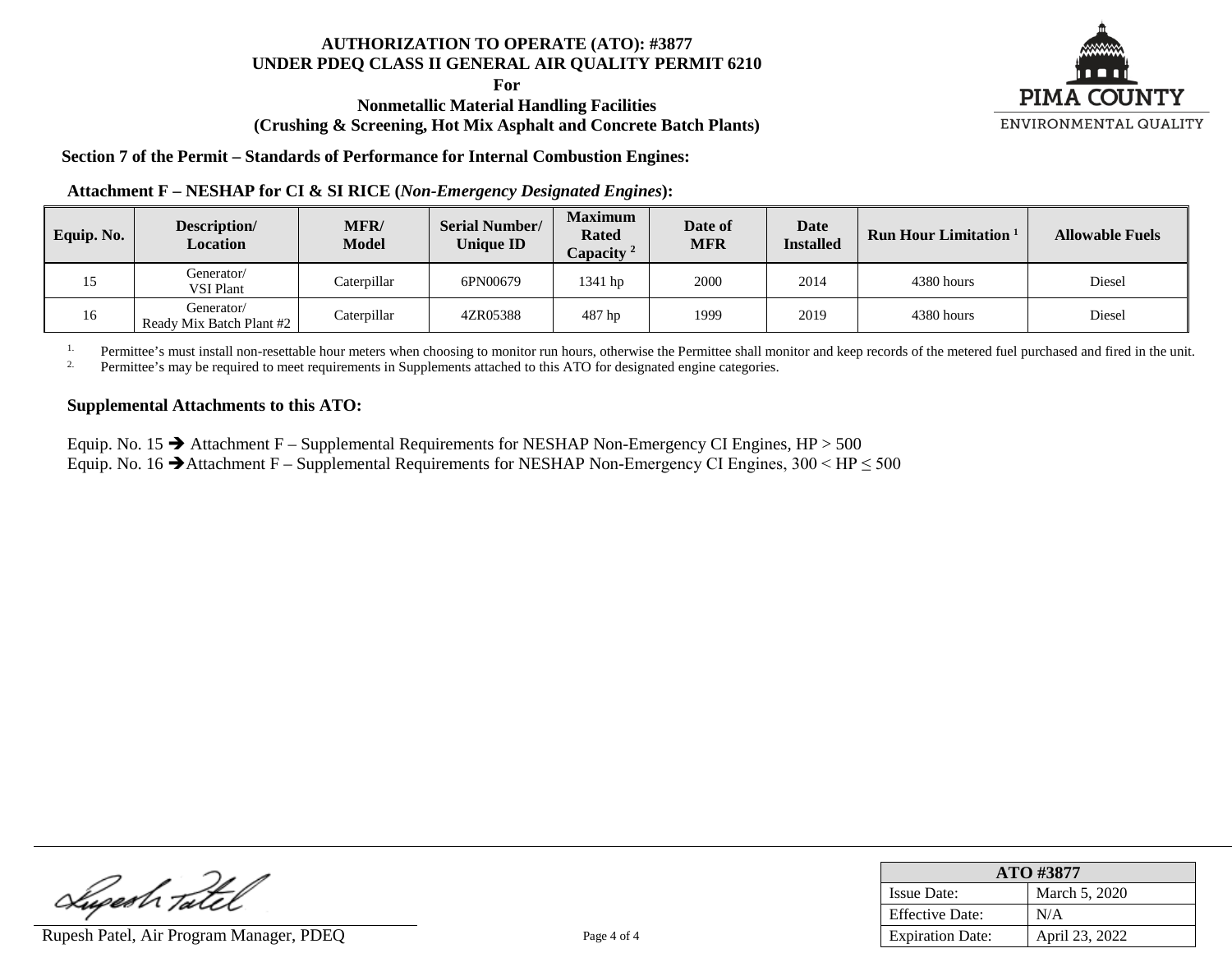## **ATTACHMENT F – Supplemental Requirements for NESHAP Non-Emergency CI Engines >300 HP ≤500 HP**

The conditions in this Supplement are additional conditions that apply to the non-emergency designated CI RICE >300 HP ≤500 HP listed in the ATO subject to NESHAP Subpart ZZZZ. The Permittee must meet the applicable conditions 1 through 9 in Attachment F as well as the additional conditions 10 through 23 listed in this Supplement. All conditions in this Supplement are Federally Enforceable unless otherwise noted. [40 CFR 63.6580 & 63.6590]

#### **Emission Limitations**

10. The Permittee shall comply with either of the following emission limitations:

[40 CFR 63.6603(a), and 40 CFR 63, Subpart ZZZZ, Table 2d]

- a. The Permittee shall limit concentration of CO in the engine exhaust to 49 ppmv at 15 percent O<sub>2</sub>.
- b. The Permittee shall reduce CO emissions by 70%
- 11. The Permittee has demonstrated initial compliance with 10.a if: [Rows 11 and 12 of Table 5 to Subpart ZZZZ]
	- a. The average reduction of emissions of CO, determined from the initial performance test, is equal to or greater than the required CO percent reduction in 10.b; or
	- b. The average CO concentration, corrected to 15 percent  $O_2$ , dry basis, from the three test runs is less than or equal to the CO emission limitation in 10.a.
- 12 The Permittee must be in compliance with the emission limitations in 10 at all times. [40 CFR 63.6605(a)]

#### **Operation and Maintenance Requirements**

13. The Permittee shall follow the manufacturer's specified maintenance requirements for operating and maintaining the open or closed crankcase ventilation systems and replacing the crankcase filters, or can request the Director to approve different maintenance requirements that are as protective as manufacturer requirements.

[40 CFR  $63.6625(g)$ ]

- 14. If the CI engine is not equipped with a closed crankcase ventilation system, the Permittee shall either
	- a. Install a closed crankcase ventilation system that prevents crankcase emissions from being emitted to the atmosphere, or  $[40 \text{ CFR } 63.6625(g)(1)]$
	- b. Install an open crankcase filtration emission control system that reduces emissions from the crankcase by filtering the exhaust stream to remove oil mist, particulates and metals.  $[40 \text{ CFR } 63.6625(g)(2)]$

#### **Performance Testing**

15. The Permittee shall conduct an initial performance test to demonstrate compliance with the emission limits in Condition 10.a. The performance test must comply with the requirements in conditions 16 and 17 below.

[Table 4 to 40 CFR 63 Subpart ZZZZ]

- 16. The Permittee must comply with the following for the measurement of CO and O2 during the performance test:
	- a. Select the sampling port location and the number/location of traverse points at the inlet and outlet of the control device according to the following: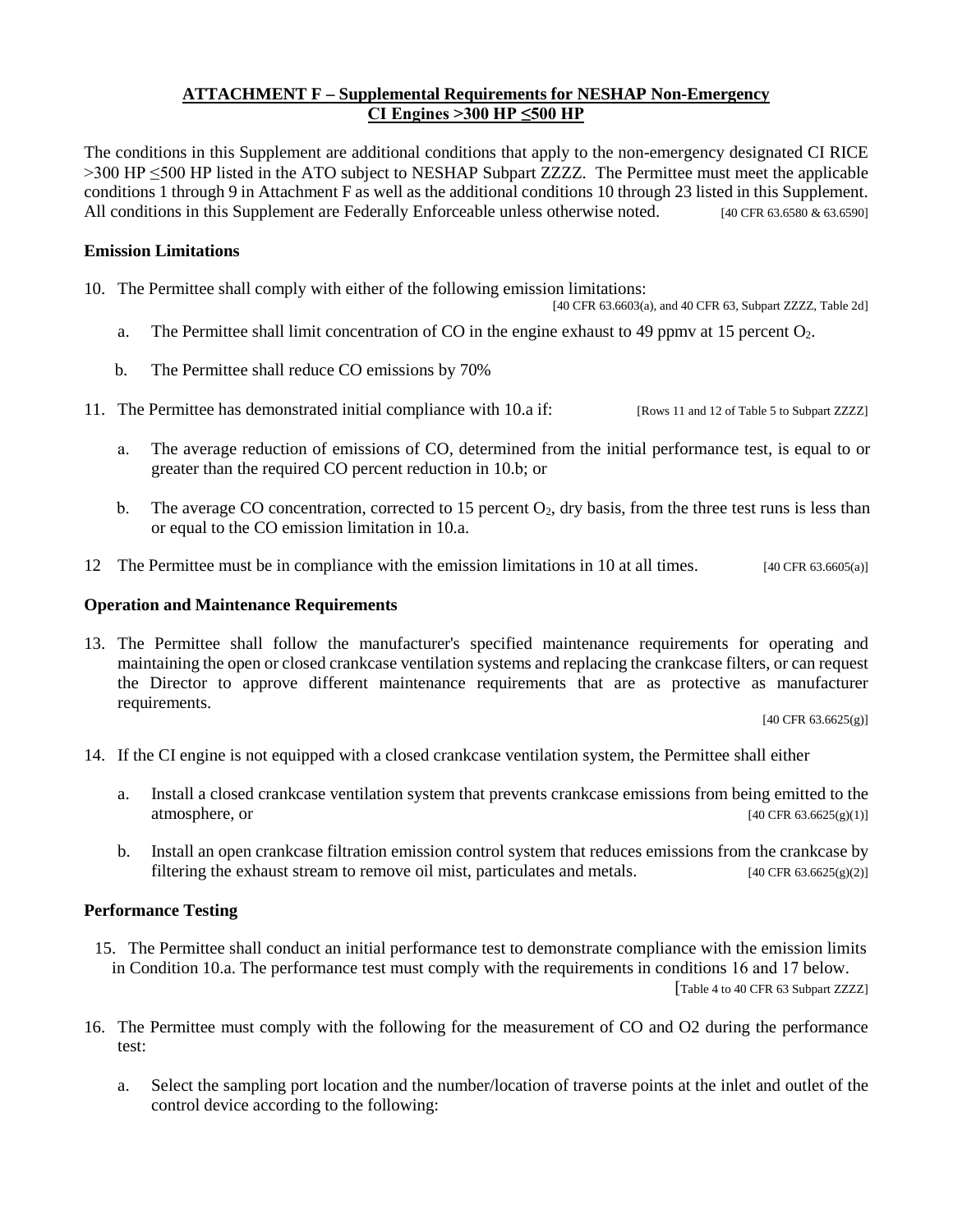- i. Ducts  $\leq 6$  inches in diameter may be sampled at a single point located at the duct centroid.
- ii. Ducts >6 and  $\leq$ 12 inches in diameter may be sampled at 3 traverse points located at 16.7, 50.0, and 83.3% of the measurement line ('3-point long line').
- iii. If the duct is >12 inches in diameter and the sampling port location meets the two and half-diameter criterion of Section 11.1.1 of Method 1 of 40 CFR Part 60, Appendix A-1, the duct may be sampled at '3-point long line'; otherwise, conduct the stratification testing and select sampling points according to Section 8.1.2 of Method 7E of 40 CFR Part 60, Appendix A-4.
- b. Measurements to determine O2 must be made at the same time as measurements for CO concentration.
- c. Measure the O2 at the inlet and outlet of the control device using Method 3 or 3A or 3B of 40 CFR 60, Appendix A-2, or ASTM Method D6522-00 (Reapproved 2005) (heated probe not necessary).
- d. Measure the CO at the inlet and the outlet of the control device using ASTM D6522-00 (Reapproved 2005) (heated probe not necessary) or Method 10 of 40 CFR Part 60, Appendix a-4.
- e. The CO concentration must be at 15 percent O2, dry basis.
- 17. The Permittee must comply with the following for each performance test:
	- a. Conduct three separate test runs. Each test run must be at least 1 hour. [40 CFR 63.6620(d)]
	- b. Use Equation 1 below to determine compliance with the percent reduction requirement:

 $[40 \text{ CFR } 63.6620(e)(1)]$ 

$$
\frac{C_{i} - C_{O}}{C_{i}} \times 100 = R \quad (Eq. 1)
$$

Where:

- Ci = concentration of carbon monoxide (CO), total hydrocarbons (THC), or formaldehyde at the control device inlet,
- $Co =$  concentration of CO, THC, or formaldehyde at the control device outlet, and
- R = percent reduction of CO, THC, or formaldehyde emissions.
- c. Normalize the CO, THC, or formaldehyde concentrations at the inlet and outlet of the control device to a dry basis and to 15 percent oxygen, or an equivalent percent carbon dioxide (CO2). If pollutant concentrations are to be corrected to 15 percent oxygen and CO2 concentration is measured in lieu of oxygen concentration measurement, a CO2 correction factor is needed. Calculate the CO2 correction factor as described in paragraphs (e)(2)(i) through (iii) of this section. [40 CFR 63.6620(e)(2)]
	- i. Calculate the fuel-specific  $F_0$  value for the fuel burned during the test using values obtained from Method 19, Section 5.2, and the following equation:

$$
F_O = \frac{0.209 \ F_d}{F_C} \quad (Eq. 2)
$$

Where: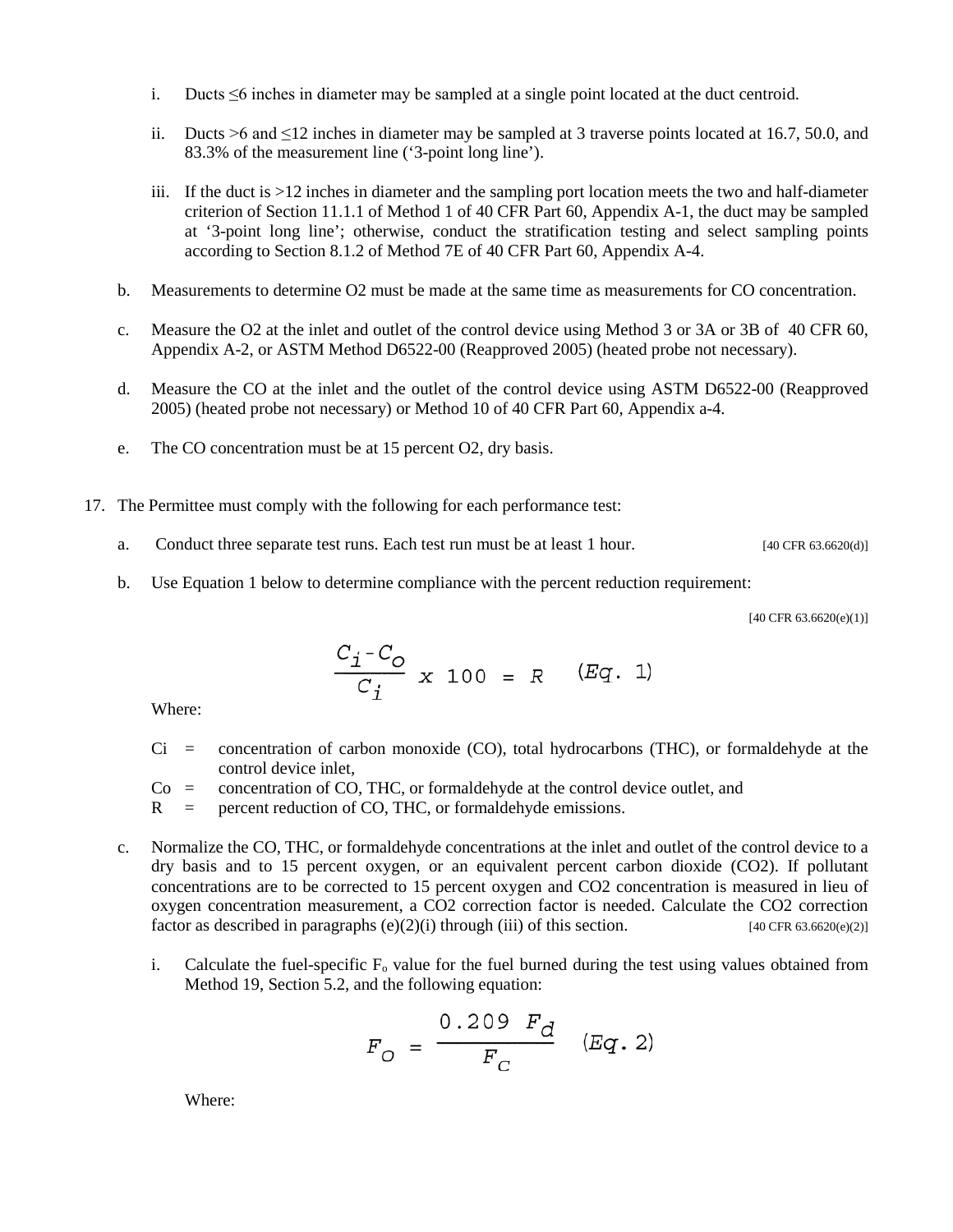- $F<sub>o</sub>$  = Fuel factor based on the ratio of oxygen volume to the ultimate CO2 volume produced by the fuel at zero percent excess air.
- $0.209 =$  Fraction of air that is oxygen, percent/100.
- $F_d$  = Ratio of the volume of dry effluent gas to the gross calorific value of the fuel from Method 19, dsm3/J (dscf/106 Btu).
- $F_c$  = Ratio of the volume of CO2 produced to the gross calorific value of the fuel from Method 19, dsm3/J (dscf/106 Btu)
- ii. Calculate the CO2 correction factor for correcting measurement data to 15 percent O2, as follows:

$$
X_{CO2} = \frac{5.9}{F_O} \quad (Eq. 3)
$$

Where:

 $X_{CO2} = CO<sub>2</sub>$  correction factor, percent.

 $5.9 = 20.9$  percent  $O_2$ —15 percent  $O_2$ , the defined  $O_2$  correction value, percent

iii. Calculate the CO, THC, and formaldehyde gas concentrations adjusted to 15 percent  $O_2$  using  $CO_2$ as follows:

$$
C_{adj} = C_d \frac{X_{CO2}}{\text{CO}_2} \quad (Eq. 4)
$$

Where:

Cadj = Calculated concentration of CO, THC, or formaldehyde adjusted to 15 percent O2.

Cd = Measured concentration of CO, THC, or formaldehyde, uncorrected.

XCO2 = CO2 correction factor, percent.

%CO2 = Measured CO2 concentration measured, dry basis, percent.

d. The engine percent load during a performance test must be determined by documenting the calculations, assumptions, and measurement devices used to measure or estimate the percent load in a specific application. A written report of the average percent load determination must be included in the notification of compliance status. The following information must be included in the written report: the engine model number, the engine manufacturer, the year of purchase, the manufacturer's site-rated brake horsepower, the ambient temperature, pressure, and humidity during the performance test, and all assumptions that were made to estimate or calculate percent load during the performance test must be clearly explained. If measurement devices such as flow meters, kilowatt meters, beta analyzers, stain gauges, etc. are used, the model number of the measurement device, and an estimate of its accurate in percentage of true value must  $b$ e provided. [40 CFR 63.6620(i)]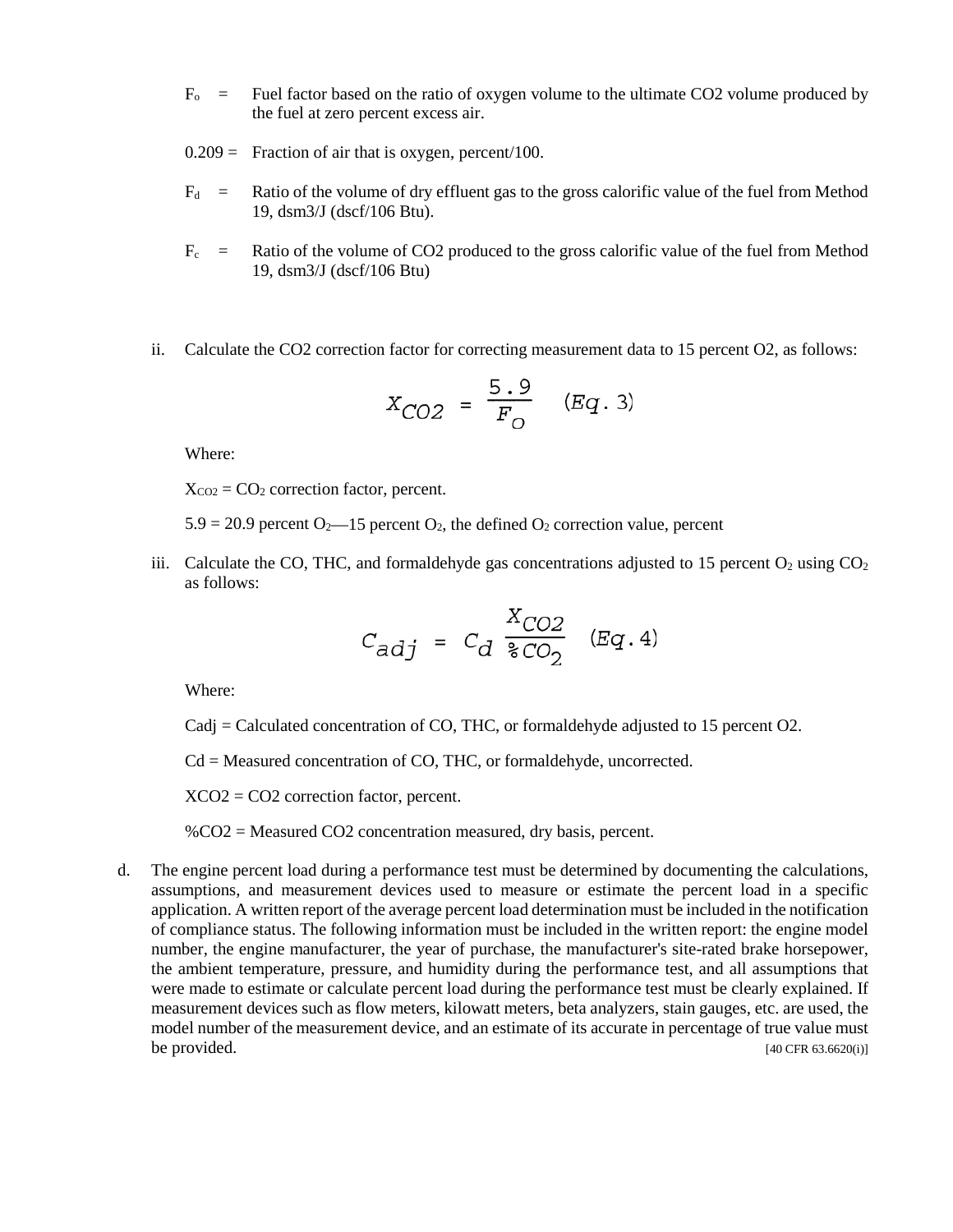#### **Notification Requirements**

18. The Permittee must submit a Notification of Intent to conduct a performance test at least 60 days before the performance test is scheduled to begin and develop a site specific test plan. The test plan shall include:

 $[40 \text{ CFR } 63.6645(g), \text{ CFR } 63.7(c)]$ 

- a. A test program summary.
- b. The test schedule.
- c. Data quality objectives.
- d. Both an internal and external quality assurance program.
- 19. If requested by the Control Officer, the Permittee shall submit the site-specific test plan for approval before conducting the required performance test. [40 CFR 63.7(b)]
- 20. The Permittee shall submit a Notification of Compliance Status, signed by a responsible official, before the close of business on the 60th day following the completion of the initial performance test. Notifications may be combined as long as the due date requirement for each notification is met.

[40 CFR 63.6645(h)(2) & 40 CFR 63.9(h)(2)(ii)]

#### **Reporting Requirements**

- 21. Unless the Control Officer has approved a different schedule for submission of reports under 40 CFR 63.10(a), the Permittee must submit each report semiannually and according to the requirements in 21.a through e of this Section.  $[40 \text{ CFR } 63.6650(a) \& (b)]$ 
	- a. If there are no deviations from any emission limitations or operating limitations, a statement that there were no deviations from the emission limitations or operating limitations during the reporting period. [40 CFR Subpart ZZZZ : Table 7, 1.a,i]
	- b. The first semiannual Compliance report must cover the period beginning on the compliance date that is specified for your affected source (May 3, 2013) and ending on June 30 (the end of the first calendar half after the compliance date).  $[40 \text{ CFR } 63.6650(b)(1)]$
	- c. The first semiannual Compliance report must be postmarked or delivered no later than July 31 (the date that follows the end of the first calendar half after May 3, 2013.  $[40 \text{ CFR } 63.6650(6)/2]$
	- d. Each subsequent semiannual Compliance report must cover the semiannual reporting period from January 1 through June 30 or the semiannual reporting period from July 1 through December 31.

[40 CFR 63.6650(b)(3)]

- e. Each subsequent Compliance report must be postmarked or delivered no later than July 31 or January 31, whichever date is the first date following the end of the semiannual reporting period.  $[40 \text{ CFR } 63.6650(6)(4)]$
- 22. The Compliance report must contain the following information: [40 CFR 63.6650(c)]
	- a. Company name and address.  $[40 \text{ CFR } 63.6650(c)(1)]$
	- b. Statement by a Responsible Official, with that official's name, title, and signature, certifying the accuracy of the content of the report.  $[40 \text{ CFR } 63.6650(c)(2)]$
	- c. Date of report and beginning and ending dates of the reporting period.  $[40 \text{ CFR } 63.6650(c)(3)]$
	- d. If you had a malfunction during the reporting period, the compliance report must include the number, duration, and a brief description for each type of malfunction which occurred during the reporting period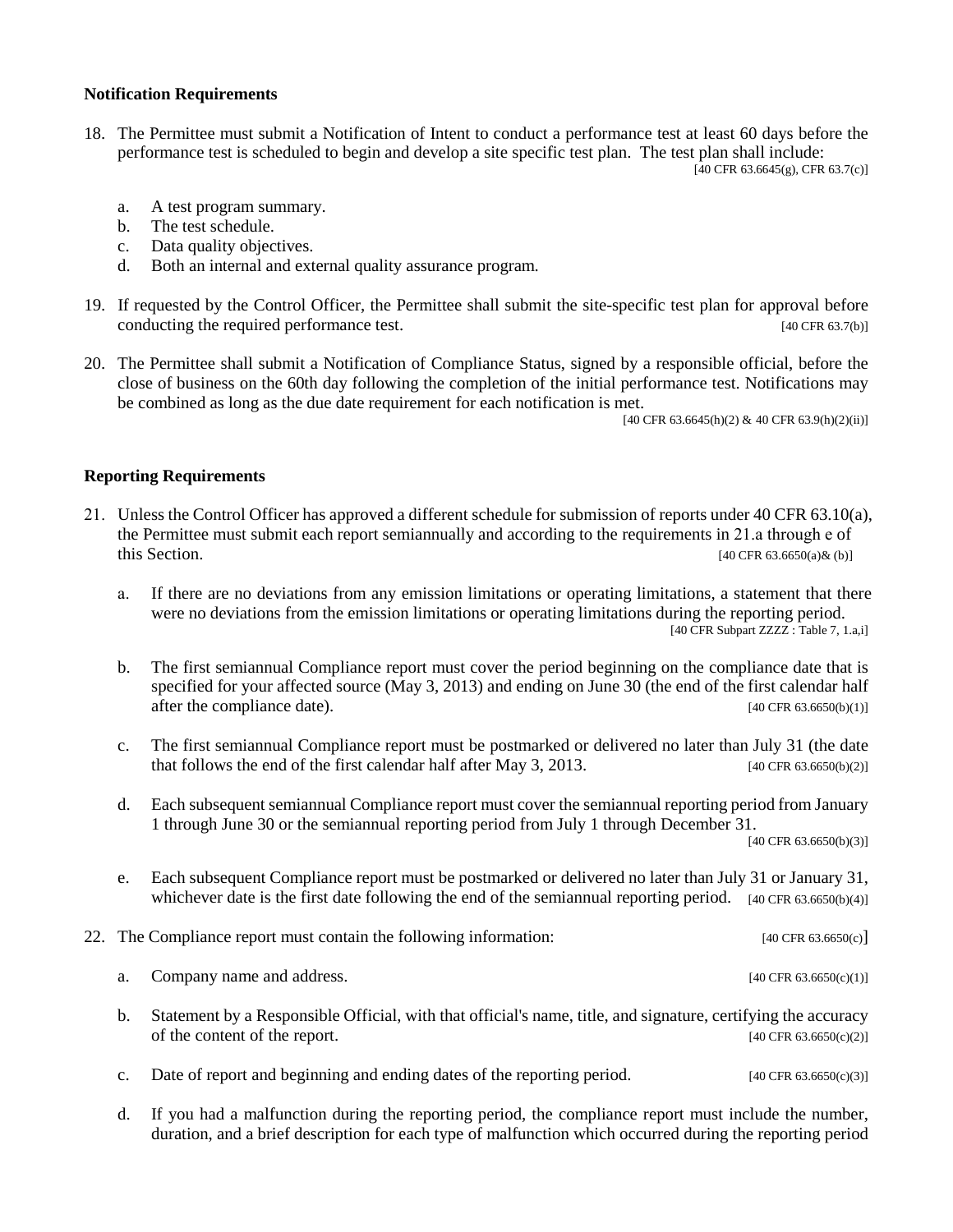and which caused or may have caused any applicable emission limitation to be exceeded. The report must also include a description of actions taken by an owner or operator during a malfunction of an affected source to minimize emissions in accordance with III.G.2 of this Section, including actions taken to correct a malfunction. [40 CFR 63.6650(c)(4) & 40 CFR 63.6650(s)]

e. If there are no deviations from any emission or operating limitations that apply to you, a statement that there were no deviations from the emission or operating limitations during the reporting period.

 $[40 \text{ CFR } 63.6650(c)(5)]$ 

- f. For each deviation from an emission or operating limitation that occurs for a stationary RICE where the Permittee is not using a Continuous Monitoring System to comply with the emission or operating limitations in this Section, the Compliance report must contain the information in 22.a through d and the information in 22.f.i and ii below.  $[40 \text{ CFR } 63.6650(d)]$ 
	- i. The total operating time of the stationary RICE at which the deviation occurred during the reporting **period.** [40 CFR 63.6650(d)(1)]
	- ii. Information on the number, duration, and cause of deviations (including unknown cause, if applicable), as applicable, and the corrective action taken. [40 CFR 63.6650(d)(2)]

## **Recordkeeping Requirements**

23. The Permittee shall keep the following records: [40 CFR 63.6655(a)]

- a. A copy of each notification and report that was submitted to comply with this Permit including all documentation supporting any Initial Notification or Notification of Compliance Status that the Permittee submitted, according to the requirement in 40 CFR  $63.10(b)(2)(xiv)$ ; [40 CFR 63.6655(a)(1)]
- b. Records of the occurrence and duration of each malfunction of operation (i.e., process equipment) or the air pollution control and monitoring equipment;  $[40 \text{ CFR } 63.6655(a/2)]$
- c. Records of performance tests and performance evaluations as required in 40 CFR 63.10(b)(2)(viii); [40 CFR 63.6655(a)(2)]
- d. Records of all required maintenance performed on the air pollution control and monitoring equipment; and

[40 CFR 63.6655(a)(3)]

e. Records of actions taken during periods of malfunction to minimize emissions in accordance with Condition 6.b of Attachment F including corrective actions to restore malfunctioning process and air pollution control and monitoring equipment to its normal or usual manner of operation.

[40 CFR 63.6655(a)(4)]

f. Records of maintenance conducted on the stationary RICE in order to demonstrate that the stationary RICE and after-treatment control device (if any) was operated and maintained according to the Permittee's maintenance plan. [40 CFR 63.6655(e)]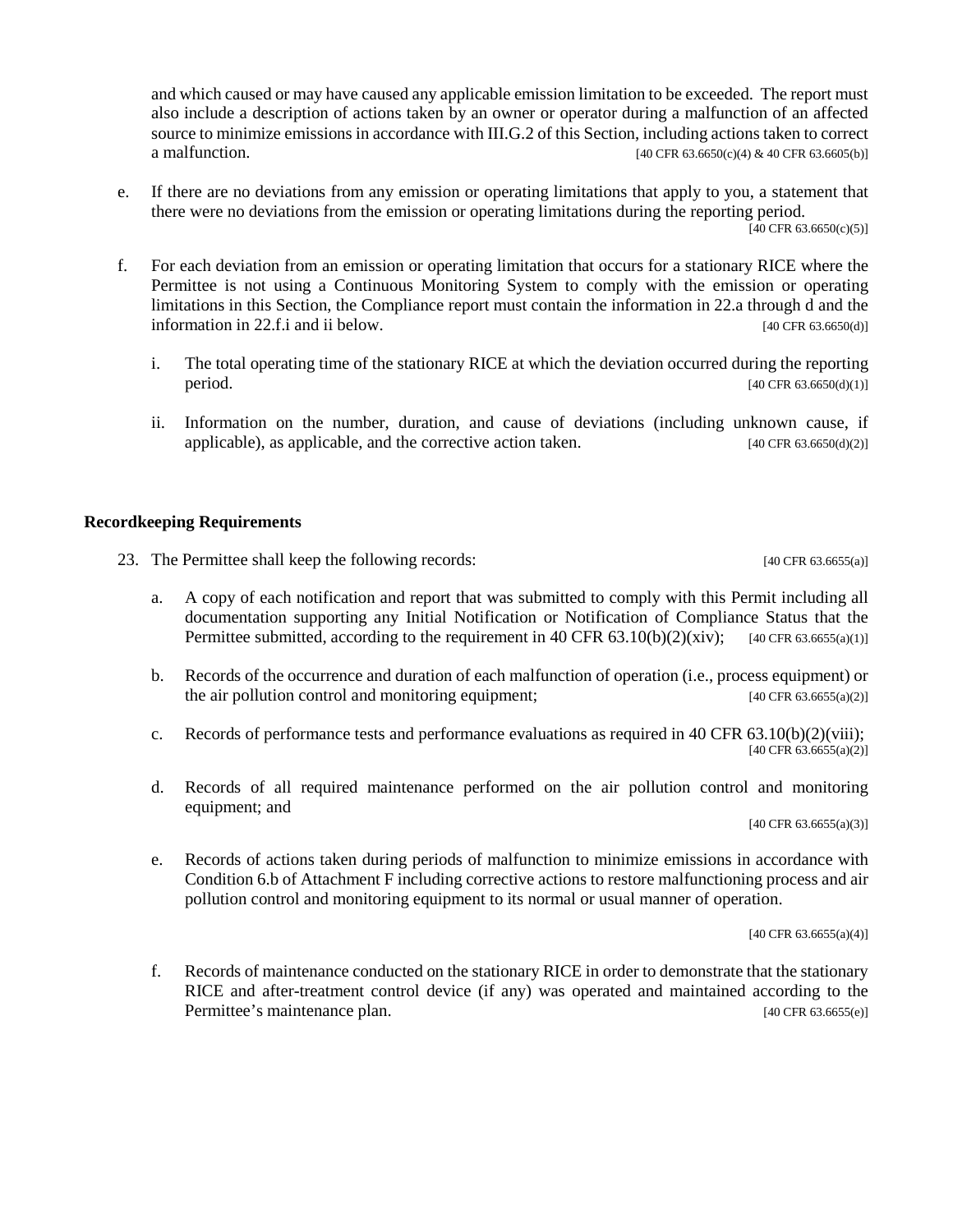# **ATTACHMENT F – Supplemental Requirements for NESHAP Non-Emergency CI Engines > 500 HP**

The Conditions in this Supplement apply to non-emergency designated CI RICE > 500 HP listed in the ATO subject to NESHAP Subpart ZZZZ. The Permittee must meet the applicable Conditions 1 through 9 in Attachment F as well as the additional Conditions 10 through 16 listed in this Supplement. All Conditions in this Supplement are Federally Enforceable unless otherwise noted. [40 CFR 63.6580 & 63.6590]

## **Emission Limitations and Standards Emission Limitations and Standards Executive Limitations and Standards Executive Limitations and Standards Executive Limitations and Standards**

10. The Permittee must comply with the following emission limitations, operating limitations, and requirements, except during periods of startup. Compliance with the numerical emission limitations in Condition 10.a below is based on the results of testing the average of three 1-hour runs in accordance with the testing requirements in [Condition 16.b](#page-13-0) of this Section: [40 CFR 63.6603(a), and Tables 2d and 2b to Subpart ZZZZ]

#### **[Material Permit Conditions]**

- <span id="page-9-0"></span>a. The Permittee must comply with the following emission limitations, operating limitations, and other requirements: [Row 3.a of Table 2d and Row 2 of Table 2b, to Subpart ZZZZ]
	- i. Limit the concentration of CO in the exhaust to 23 ppmvd at 15% Oxygen; and
	- ii. Maintain the catalyst so that the pressure drop across the catalyst does not change by more than 2 inches of water from the pressure drop across the catalyst that was measured during the initial performance test; and
	- iii. Maintain the temperature of the exhaust so that the catalyst inlet temperature is greater than or equal to 450 °F and less than or equal to 1350 °F.
- <span id="page-9-2"></span>b. During periods of startup, the Permittee must minimize the engine's time spent at idle and minimize the engine's startup time to a period needed for appropriate and safe loading of the engine, not to exceed 30 minutes, after which time the emission standards applicable to all times other than startup in [Condition](#page-9-0) 10.a apply. [40 CFR 63.6625(h)]

#### **Compliance Determination** [PCC 17.13.020.A.3, 4, & 5]

- 11. Crankcase Ventilation Requirements
	- a. If the CI RICE is not equipped with a closed crankcase ventilation system, the Permittee must comply with one of the following:
		- i. Install a closed crankcase ventilation system that prevents crankcase emissions from being emitted to the atmosphere, or
		- ii. Install an open crankcase filtration emission control system that reduces emissions from the crankcase by filtering the exhaust stream to remove oil mist, particulates and metals.
	- b. The Permittee must follow the manufacturer's specified maintenance requirements for operating and maintaining the open or closed crankcase ventilation systems and replacing the crankcase filters, or can request the Control Officer to approve different maintenance requirements that are as protective as manufacturer requirements. [40 CFR 63.6625(g)]
- <span id="page-9-1"></span>12. Initial Compliance Demonstration

The Permittee must initially comply with the emission limitations and operating limitations and other requirements in [Condition 10.a](#page-9-0) by the following provisions. During the initial performance test required by [Condition 16.b.i](#page-14-0) the Permittee must establish each operating limitation i[n Condition 10.a.](#page-9-0)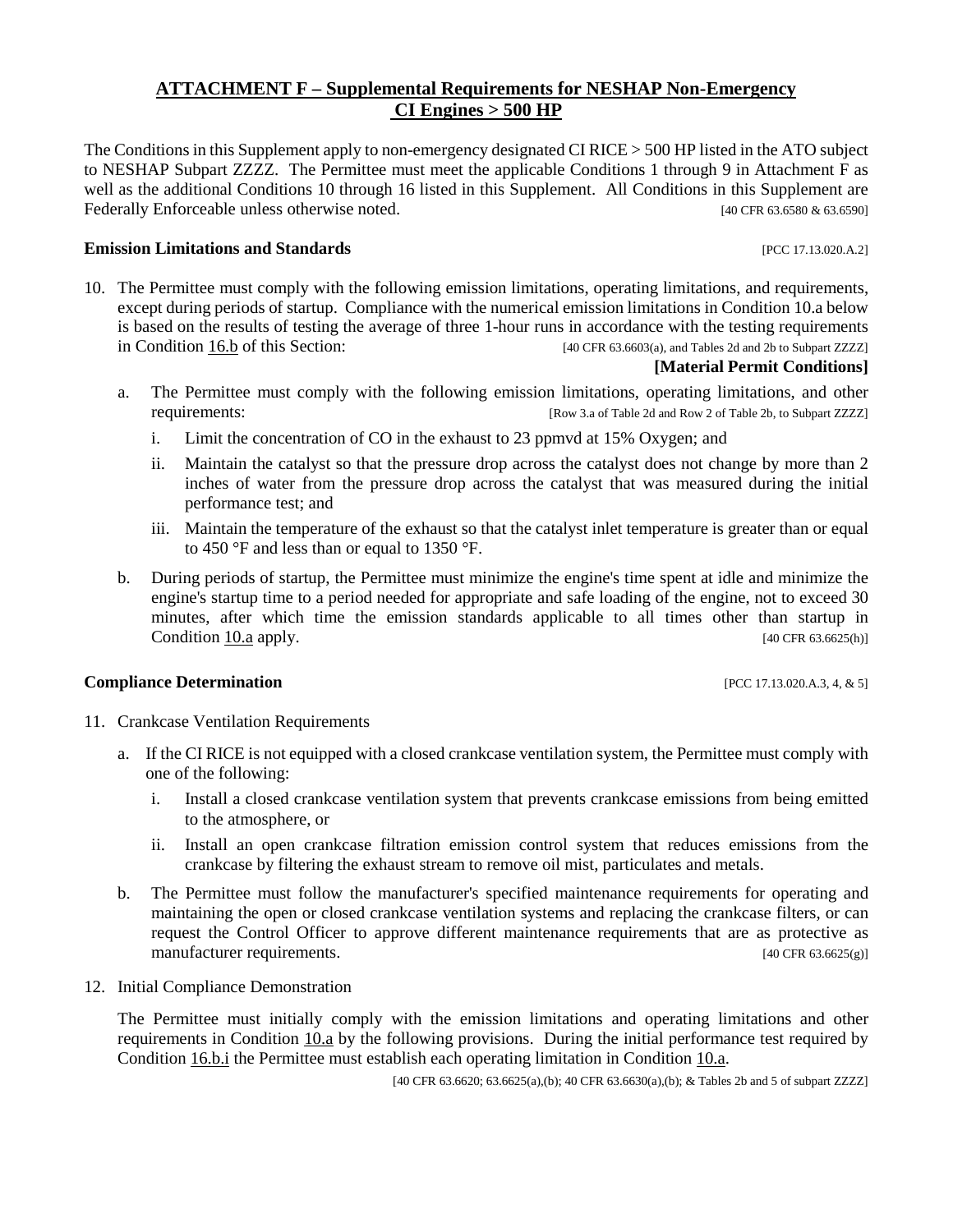- <span id="page-10-0"></span>a. The Permittee must limit the concentration of CO in the exhaust by installing an oxidation catalyst and continuous parameter monitoring system (CPMS) or a continuous emission monitoring system (CEMS).
	- [40 CFR §§ 63.6625, 63.6630, and Tables 2b and 5 of Subpart ZZZZ]
- <span id="page-10-3"></span>b. Continuous Parameter Monitoring System (CPMS) Option

If the Permittee installs a CPMS as specified in [Condition 12.a,](#page-10-0) the Permittee must install, operate, and maintain each CPMS according to the following: [40 CFR 63.6625(b)]

- <span id="page-10-2"></span><span id="page-10-1"></span>i. The Permittee must prepare a site-specific monitoring plan that addresses the monitoring system design, data collection, and the quality assurance and quality control elements outlined in Conditions  $12.b.i$  (a) through (e) below and in 40 CFR  $63.8(d)$ . As specified in 40 CFR  $63.8(f)(4)$ , the Permittee may request approval of monitoring system quality assurance and quality control procedures alternative to those specified in Conditions [12.b.i through vii](#page-10-2) of this Section in the Permittee's site-specific monitoring plan. [40 CFR 63.6625(b)(1)-(6)]
	- (a) The performance criteria and design specifications for the monitoring system equipment, including the sample interface, detector signal analyzer, and data acquisition and calculations;
	- (b) Sampling interface (e.g., thermocouple) location such that the monitoring system will provide representative measurements;
	- (c) Equipment performance evaluations, system accuracy audits, or other audit procedures;
	- (d) Ongoing operation and maintenance procedures in accordance with provisions in 40 CFR [63.8\(c\)\(1\)\(ii\) and \(c\)\(3\);](https://tinyurl.com/40-CFR-63-8) and
	- (e) Ongoing reporting and recordkeeping procedures in accordance with provisions in 40 CFR [63.10\(c\), \(e\)\(1\), and \(e\)\(2\)\(i\).](https://tinyurl.com/40-CFR-63-10)
- ii. The Permittee must install, operate, and maintain each CPMS in continuous operation according to the procedures in the Permittee's site-specific monitoring plan.
- iii. The CPMS must collect data at least once every 15 minutes (see also Condition 13.a.i).
- iv. For a CPMS for measuring temperature range, the temperature sensor must have a minimum tolerance of 2.8 degrees Celsius (5 degrees Fahrenheit) or 1 percent of the measurement range, whichever is larger.
- v. The Permittee must conduct the CPMS equipment performance evaluation, system accuracy audits, or other audit procedures specified in the Permittee's site-specific monitoring plan at least annually.
- vi. The Permittee must conduct a performance evaluation of each CPMS in accordance with the Permittee's site-specific monitoring plan.
- vii. The Permittee has demonstrated initial compliance if: [Row 2, of Table 5 to subpart ZZZZ]
	- (a) The average CO concentration determined from the initial performance test is less than or equal to the CO emission limitation; and
	- (b) The Permittee has installed a CPMS to continuously monitor catalyst inlet temperature according to the requirements in [Conditions 12.b.i through vi;](#page-10-2) and.
	- (c) The Permittee has recorded the catalyst pressure drop and catalyst inlet temperature during the initial performance test.
- <span id="page-10-4"></span>c. Continuous Emissions Monitoring System (CEMS) Option

If the Permittee elects to install a CEMS as specified i[n Condition 12.a,](#page-10-0) the Permittee must install, operate, and maintain a CEMS to monitor CO and either  $O_2$  or  $CO_2$  according to the requirements in Conditions [12.c.i through v](#page-11-0) below. The CEMS must be installed at the outlet of the control device.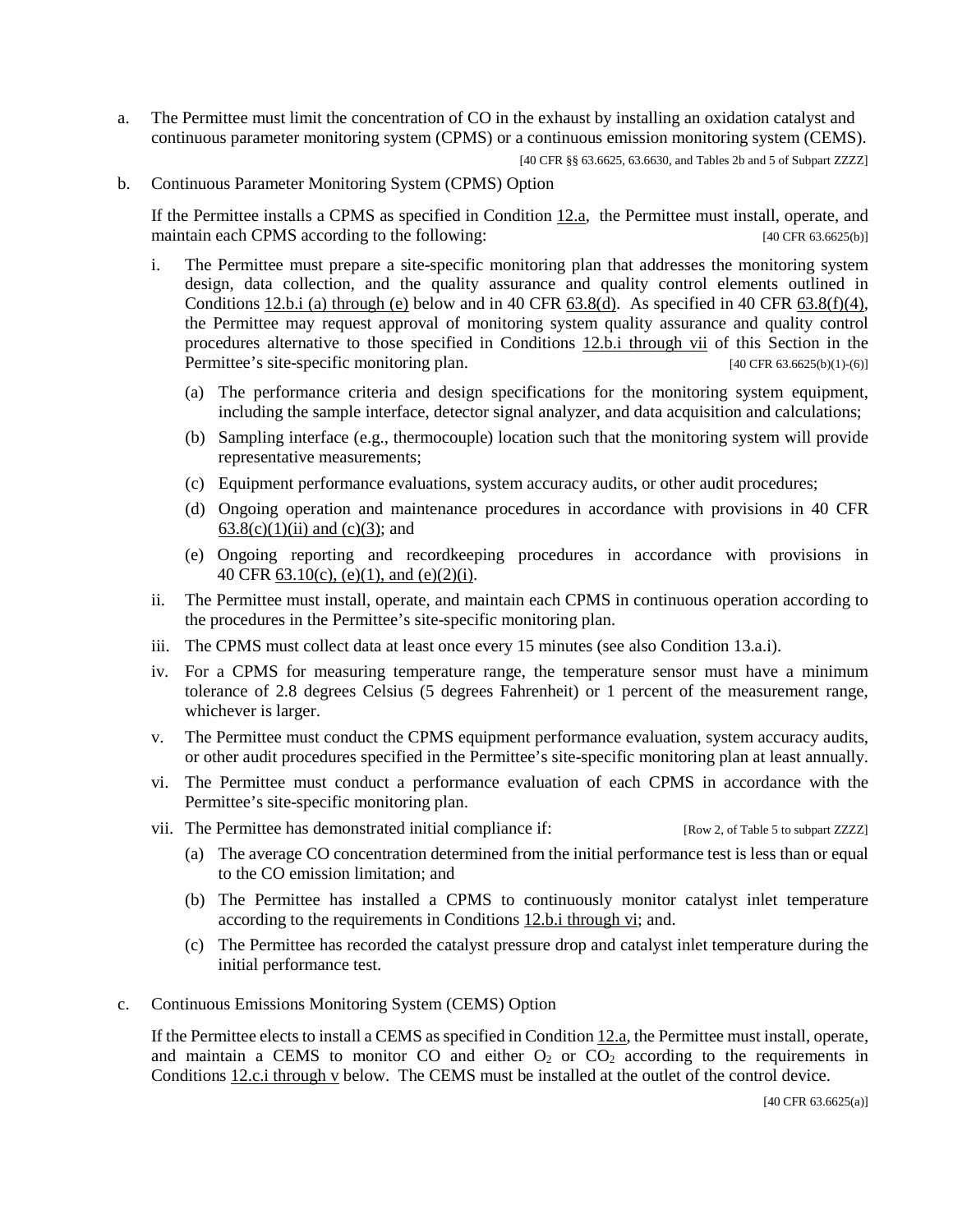- <span id="page-11-0"></span>i. Each CEMS must be installed, operated, and maintained according to the applicable performance specifications of 40 CFR [Part 60, appendix B.](https://tinyurl.com/40-CFR-60-APPENDICES)
- ii. The Permittee must conduct an initial performance evaluation and an annual relative accuracy test audit (RATA) of each CEMS according to the requirements in 40 CFR [63.8](https://tinyurl.com/40-CFR-63-8) and according to the applicable performance specifications of 40 CFR [Part 60, appendix B](https://tinyurl.com/40-CFR-60-APPENDICES) as well as daily and periodic data quality checks in accordance with 40 CFR Part  $60$ , appendix  $\overline{F}$ , procedure 1.
- iii. As specified in 40 CFR  $63.8(c)(4)(ii)$ , each CEMS must complete a minimum of one cycle of operation (sampling, analyzing, and data recording) for each successive 15-minute period. The Permittee must have at least two data points, with each representing a different 15-minute period, to have a valid hour of data.
- iv. The CEMS data must be reduced as specified in 40 CFR  $63.8(g)(2)$  and recorded in parts per million or parts per billion (as appropriate for the applicable limitation) at 15 percent oxygen or the equivalent  $CO<sub>2</sub>$  concentration.
- v. The Permittee has demonstrated initial compliance if: [Row 6 of Table 5 to subpart ZZZZ]
	- (a) The Permittee has installed a CEMS to continuously monitor CO and either  $O_2$  or CO<sub>2</sub> at the outlet of the oxidation catalyst according to the requirements of Condition 12.c above; and
	- (b) The Permittee has conducted a performance evaluation of the Permittee's CEMS using PS 3 and 4A of 40 CFR [Part 60, appendix B;](https://tinyurl.com/40-CFR-60-APPENDICES) and
	- (c) The average concentration of CO calculated using 40 CFR [63.6620](https://tinyurl.com/40-CFR-63-6620) is less than or equal to the CO emission limitation. The initial test comprises the first 4-hour period after successful validation of the CEMS. Compliance is based on the average concentration achieved during the 4-hour period.
- d. The Permittee must submit the Notification of Compliance Status containing the results of the initial compliance demonstration as required in [Condition 12,](#page-9-1) according to the requirements in [Condition 15.a.](#page-13-1)  $[40 \text{ CFR } 63.6630(a)]$
- 13. Demonstration of Continuous Compliance

The Permittee must demonstrate continuous compliance with each emission limitation, operating limitation, and other requirements in [Condition 10.a](#page-9-0) that applies according to the following methods:

[40 CFR 63.6640(a), 40 CFR 63.6635 & Table 6 to Subpart ZZZZ]

- <span id="page-11-1"></span>a. Monitor and collect data according to the following: [40 CFR 63.6635]
	- i. Except for monitor malfunctions, associated repairs, required performance evaluations, and required quality assurance or control activities, the Permittee must monitor continuously at all times that the engine is operating. A monitoring malfunction is any sudden, infrequent, not reasonably preventable failure of the monitoring to provide valid data. Monitoring failures that are caused in part by poor maintenance or careless operation are not malfunctions.
	- ii. The Permittee may not use data recorded during monitoring malfunctions, associated repairs, and required quality assurance or control activities in data averages and calculations used to report emission or operating levels. The Permittee must, however, use all the valid data collected during all other periods.

b. CPMS Option **EXECUTE:** [Row 10 of Table 6 to Subpart ZZZZ]

- i. Conducting subsequent performance tests in accordance with [Condition 16.b.ii](#page-14-1) to demonstrate that the required CO emissions remain below the limit in [Condition 10.a;](#page-9-0) and
	- (a) Collecting the catalyst inlet temperature data according to Condition  $12$ b; and
	- (b) Reducing these data to 4-hour rolling averages; and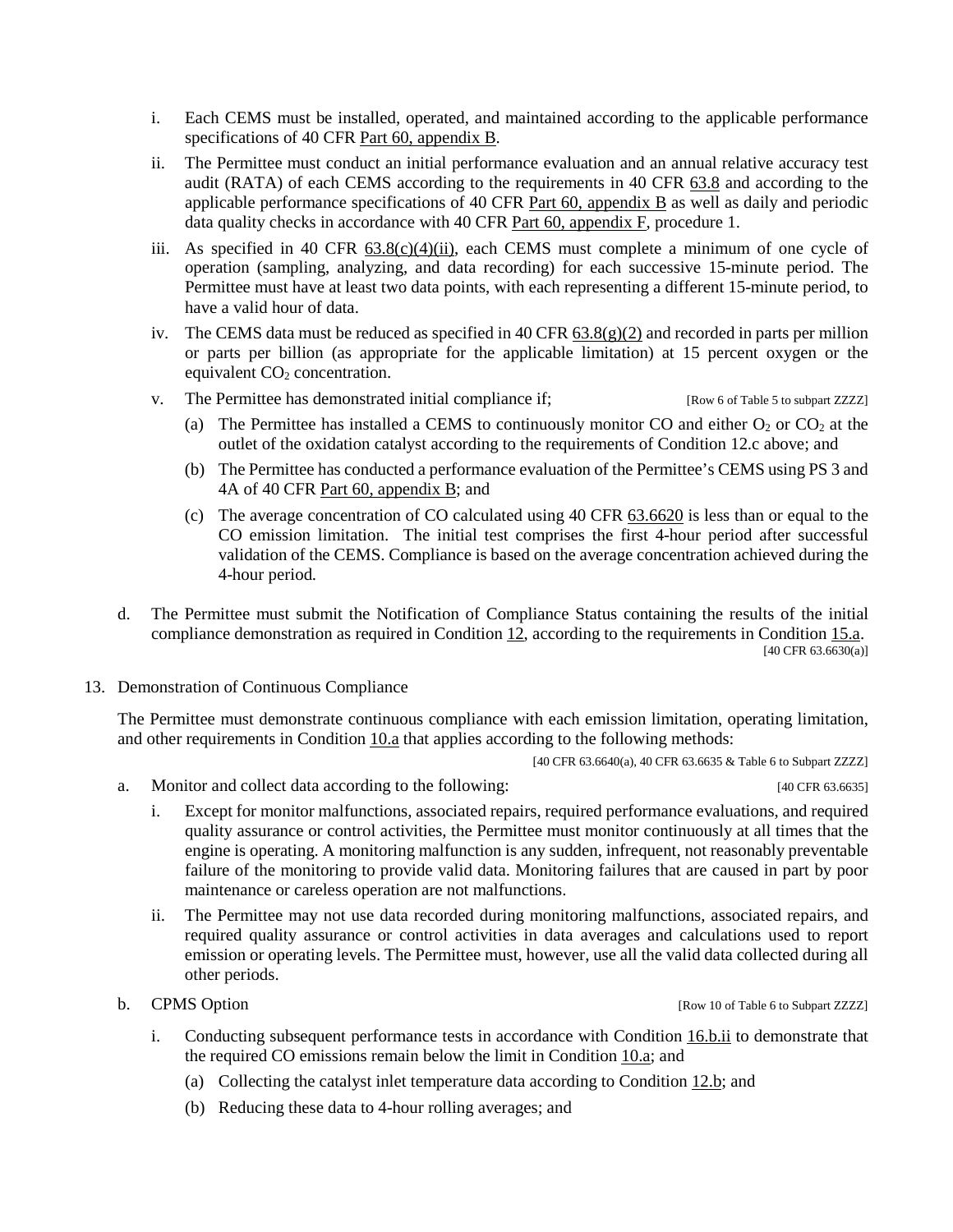- ii. Maintaining the 4-hour rolling averages within operating limitations for the catalyst inlet temperature; and
- iii. Measuring the pressure drop across the catalyst once per month and demonstrating that the pressure drop across the catalyst is within the operating limitation established during the performance test.
- 

c. CEMS Option [Row 3 of Table 6 to Subpart ZZZZ]

- i. Collecting the monitoring data according to [Condition 12.c,](#page-10-4) reducing the measurements to 1-hour averages, calculating the concentration of CO emissions according to 40 CFR [63.6620;](https://tinyurl.com/40-CFR-63-6620) and
- ii. Demonstrating that the catalyst achieves the required percent reduction of CO emissions over the 4 hour averaging period, or that the emissions remain at or below the CO concentration limit; and
- iii. Conducting an annual RATA of the Permittee's CEMS using PS 3 and 4A of 40 CFR Part 60, [Appendix B,](https://tinyurl.com/40-CFR-60-APPENDICES) as well as daily and periodic data quality checks in accordance with 40 CFR [Part 60, Appendix F,](file://Central.pima.gov/Centralfs/DEQ/_Shared%20Data/Air/0%20-%20Stationary%20Sources/Permits/3877/Permitting/2019/3877-101P/Draft%20Permit/Part%C2%A060,%C2%A0Appendix%20B) procedure 1.
- d. The Permittee must report each instance in which the Permittee did not meet each emission limitation or operating limitation in [Condition 10.a.](#page-9-1) These instances are deviations from the emission and operating limitations in this Section. These deviations must be reported according to the requirements in [Condition](#page-13-2) 15.b. If the Permittee changes the catalyst, the Permittee must reestablish the values of the operating parameters measured during the initial performance test. When the Permittee reestablishes the values of the operating parameters, the Permittee must also conduct a performance test to demonstrate that that the Permittee is meeting the required emission limitation. [40 CFR 63.6640(b)]

## 14. Recordkeeping Requirements

a. The Permittee must keep the following records: [40 CFR 63.6655(a)]

- i. A copy of each notification and report that the Permittee submitted to comply with this Section including all documentation supporting any Initial Notification or Notification of Compliance Status that the Permittee submitted, according to the requirements in 40 CFR  $63.10(b)(2)(xiv)$ .
- ii. Records of the occurrence and duration of each malfunction of operation (i.e., process equipment) or the air pollution control and monitoring equipment.
- iii. Records of performance tests and performance evaluations as required in 40 CFR  $63.10(b)(2)(viii)$ .
- iv. Records of all required maintenance performed on the air pollution control and monitoring equipment.
- v. Records of actions taken during periods of malfunction to minimize emissions in accordance with [Condition 10.b,](#page-9-2) including corrective actions to restore malfunctioning process and air pollution control and monitoring equipment to its normal or usual manner of operation.
- vi. The Permittee must keep the records required i[n Condition 13.a](#page-11-1) to show continuous compliance with each emission or operating limitation that applies. [40 CFR 63.6655(d)]
- <span id="page-12-0"></span>vii. For each CEMS or CPMS, the Permittee must keep the records listed in Conditions  $14.a.vii.(a)$  through  $(c)$  below.
	- (a) Records described in 40 CFR  $63.10(b)(2)(vi)$  through  $(xi)$ .
	- (b) Previous (i.e., superseded) versions of the performance evaluation plan as required in 40 CFR [63.8\(d\)\(3\).](https://tinyurl.com/40-CFR-63-8)
	- (c) Requests for alternatives to the relative accuracy test for CEMS or CPMS as required in 40 CFR [63.8\(f\)\(6\)\(i\),](https://tinyurl.com/40-CFR-63-8) if applicable.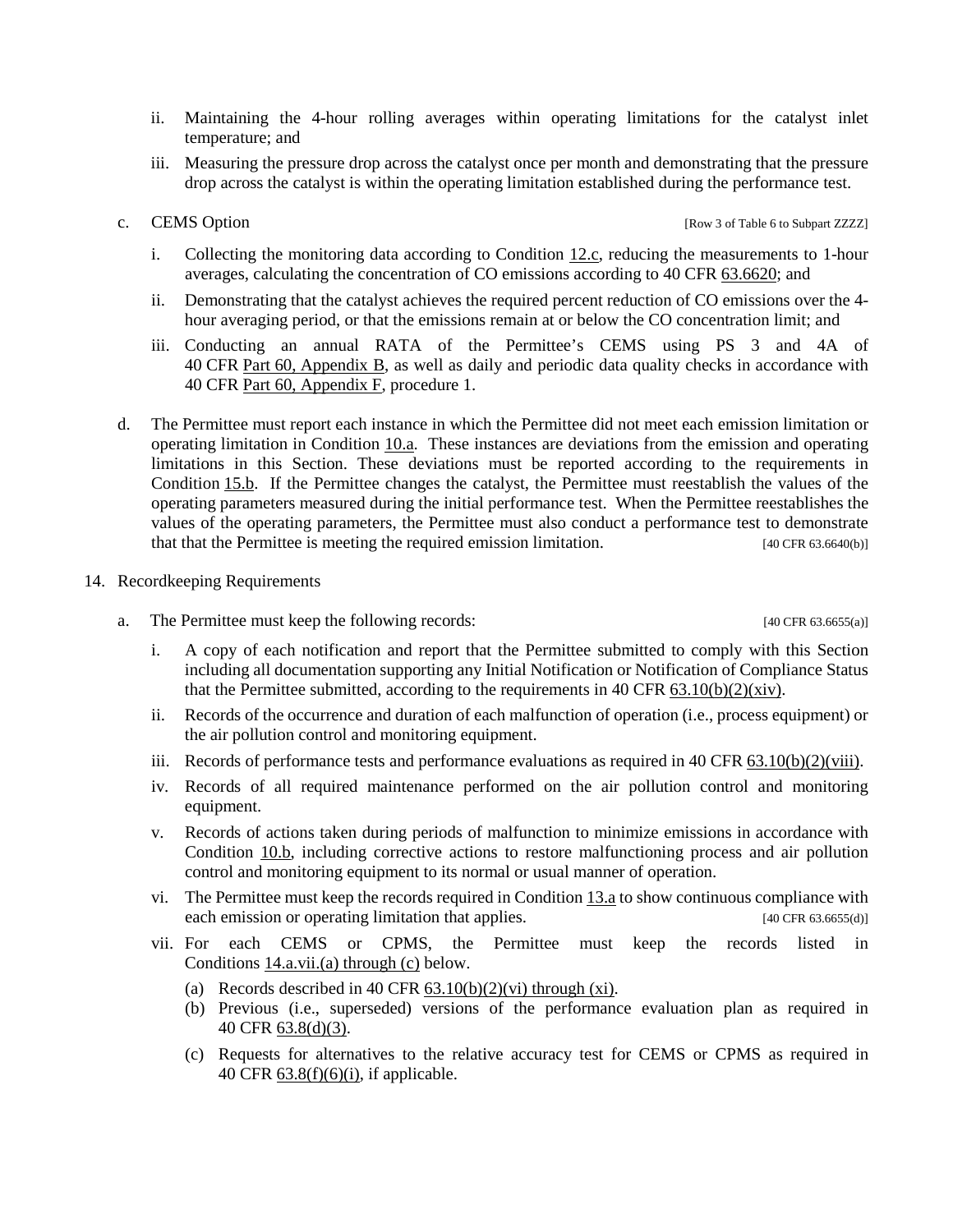- c. As specified in 40 CFR  $63.10(b)(1)$ , the Permittee must keep each record for 5 years following the date of each occurrence, measurement, maintenance, corrective action, report, or record. [40 CFR 63.6660(b)]
- d. The Permittee must keep each record readily accessible in hard copy or electronic form for at least 5 years after the date of each occurrence, measurement, maintenance, corrective action, report, or record,  $\arccording$  to 40 CFR [63.10\(b\)\(1\).](https://tinyurl.com/40-CFR-63-10) [40 CFR 63.6660(c)]
- e. The Permittee shall retain records of visible emissions checks/observations (See Conditions 8.c and 9.d of Attachment F to the General Permit). The Permittee shall record the date and time of the check, the name of the person conducting the check, the results of the check, and the type of corrective action taken (if required). All records shall be maintained for five years. [PCC 17.13.020.A.4]

# **[Locally Enforceable Condition]**

- f. In order to demonstrate compliance with the fuel limitations required in Condition 4 of Attachment F of the General Permit, the Permittee shall maintain records of fuel supplier specifications which verify the sulfur content of the fuel as delivered. All records shall be maintained for five years. [PCC 17.13.020.A.4] **[Locally Enforceable Condition]**
- <span id="page-13-1"></span>15. Reporting and Notification Requirements [PCC 17.13.020.A.5]
	- a. Notifications

The Permittee must submit all of the notifications (Performance Testing, Performance Evaluations, Initial Notifications, and Notifications of Compliance Status) in 40 CFR [63.7\(b\) and \(c\), \(f\)\(4\) and \(f\)\(6\),](https://tinyurl.com/40-CFR-63-7-incl)  63.9 [\(b\) through \(g\) and \(h\)](https://tinyurl.com/40-CFR-63-9) that apply by the dates specified.  $[40 \text{ CFR } 63.6645(a)]$ 

<span id="page-13-2"></span>b. Excess Emissions

The Permittee shall report to the Control Officer any emissions in excess of the limits established by this Section in accordance with Condition 2 of the General Permit. [PCC 17.13.190 & PCC 17.13.020.A.5] **[Locally Enforceable Condition]**

16. Testing Requirements [PCC 17.11.160, PCC 17.11.160, PCC 17.11.210 & PCC 17.20.010]

For purposes of demonstrating compliance, these test methods shall be used, provided that for the purpose of establishing whether or not the facility has violated or is in violation of any provision of this permit, nothing in this permit shall preclude the use, including the exclusive use, of any credible evidence or information relevant to whether a source would have been in compliance with applicable federal requirements if the appropriate performance or compliance procedures or methods had been performed. The following referenced Methods and Performance Specifications are from 40 CFR [Part 60, Appendix A and B](https://tinyurl.com/40-CFR-60-APPENDICES) unless otherwise noted.

a. Opacity

When required by the Control Officer, the Permittee shall perform EPA Method 9 visible emissions observations on the engines identified in this Section to demonstrate compliance with the opacity standard in Condition 5 of the General Permit. [PCC 17.12.045.B]

**[Locally Enforceable Condition]**

<span id="page-13-0"></span>b. CI RICE Performance Testing

The Permittee must conduct each performance test as provided by the following provisions and in accordance with the procedures in 40 CFR [63.6620.](https://tinyurl.com/40-CFR-63-6620) The Permittee must notify the Control Officer of the intention to conduct a performance test at least 60 calendar days before the performance test is initially scheduled to begin to allow the Control Officer to have an observer present during the test.

[40 CFR 63.6620(a), 40 CFR 63.6645(g), & 40 CFR 63.7(b)]